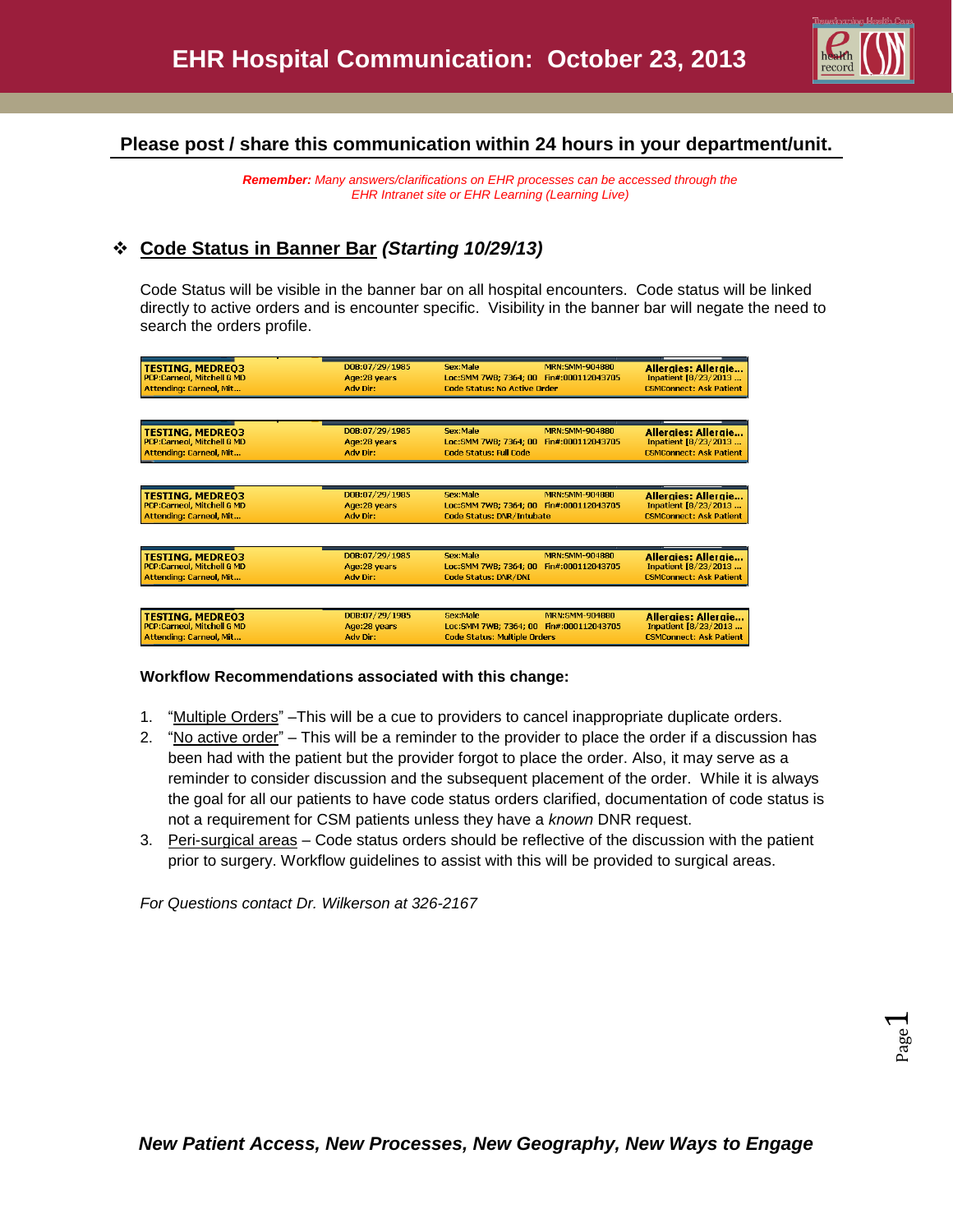

## **Attending in Banner Bar** *(Starting 10/29/13)*

Attending Physician will be in banner bar on all hospital encounters. If the physician listed does not accurately reflect the current attending physician, an order should be placed to change the attending. This will task the HUC to update patient registration which will then update the banner bar.

| TESTINGCP<br>$\cdot$ a<br><b>x</b> TESTING, MED <b>x</b><br><b>For</b> Recent -<br>List<br>Name |                                             |                                                                                                |                                                                                                           |  |
|-------------------------------------------------------------------------------------------------|---------------------------------------------|------------------------------------------------------------------------------------------------|-----------------------------------------------------------------------------------------------------------|--|
| <b>TESTINGCPOE, MATTHEW,</b><br>PCP: Wilkerson, Suzanne M MD<br>Attending: Carneol, Mit         | DOB:01/01/1995<br>Age: 18 years<br>Adv Dir: | Sex:Female<br>Loc: SMM 7EA: 7206: 00 Fin#: 000112038973<br><b>Code Status: No Active Order</b> | MRN:SMM-904578<br><b>Allergies: Allergie</b><br>Inpatient $[2/14/2013]$<br><b>CSMConnect: Ask Patient</b> |  |
| 菡<br>Advanced Options<br>Contains<br>change attending<br>Find                                   | Type: <b>B</b> Inpatient                    |                                                                                                |                                                                                                           |  |

| Find:<br>change attending<br>m<br>Contains                                                       | Advanced Uptions<br>$\checkmark$<br>Type: 12<br>inpatient<br>$\checkmark$ |  |
|--------------------------------------------------------------------------------------------------|---------------------------------------------------------------------------|--|
| 企 会 ▼ ■ ■ Folder:<br>$\uparrow$                                                                  | <b>SMM</b><br>Αl<br>$\ddotmark$<br>At location:<br>Search within:         |  |
| Change Attending Physician to                                                                    |                                                                           |  |
|                                                                                                  |                                                                           |  |
| <b>E Details for Change Attending Physician to</b><br>Details   Cycler Comments   2 Diagnosis    |                                                                           |  |
| $\vert \mathbf{0} \vert \times$<br>十名以                                                           |                                                                           |  |
| *Requested Start Date and Time: 10/18/2013<br>$\frac{1}{2}$ $\sim$ 1351<br>Special Instructions: | 州<br>$\div$ CDT<br>*New Attending Physician:                              |  |

*For Questions contact Dr. Wilkerson at 326-2167*

## **EHR Documentation "Refreshers" and Enhancements -** *UPDATED -*

In an effort to streamline how documentation is performed in EHR and provide education tools for nursing units, Clinical Informatics and the Columbia College of Nursing has begun work on documentation "refreshers".

The first web based training or "WBT" is **Medication History on Admission**. This outlines the meds history process from start to finish, including External Rx History button, Patient Pharmacy and Med List with Compliance. This "WBT" will be assigned to nursing and pharmacists.

A second "WBT" has been created on **Blood Transfusion Documentation\*** in iView. Blood bank data collection shows fall outs in documentation of transfusion completion and signs of transfusion reaction. This outlines the enhancement requests made by nursing and the blood transfusion documentation process from start to finish.

**\*New functionality to be released Tuesday, November 19th**

#### **Medication History on Admission – Nursing and Pharmacy**

- Who: Nursing and Pharmacists who perform Medication History\*
- What: Learning Institute, Course **0W0206**
- When: Assigned by October 31<sup>st</sup> . To be completed by December 31<sup>st</sup>.

## **Blood Transfusion Documentation Process**

- Who: Nurses on units that perform blood transfusion and document in iView\*
- What: Learning Institute, Course number to be determined

When: **Assigned by October 31st. To be completed ASAP, due by December 31.**

\*Staff completion, additions/removals (i.e. staff no longer employed, wrong staff assigned, new staff, etc.) to be monitored at the unit/department level.

*For Questions contact Kristin from Clinical Informatics at 414-326-2124*